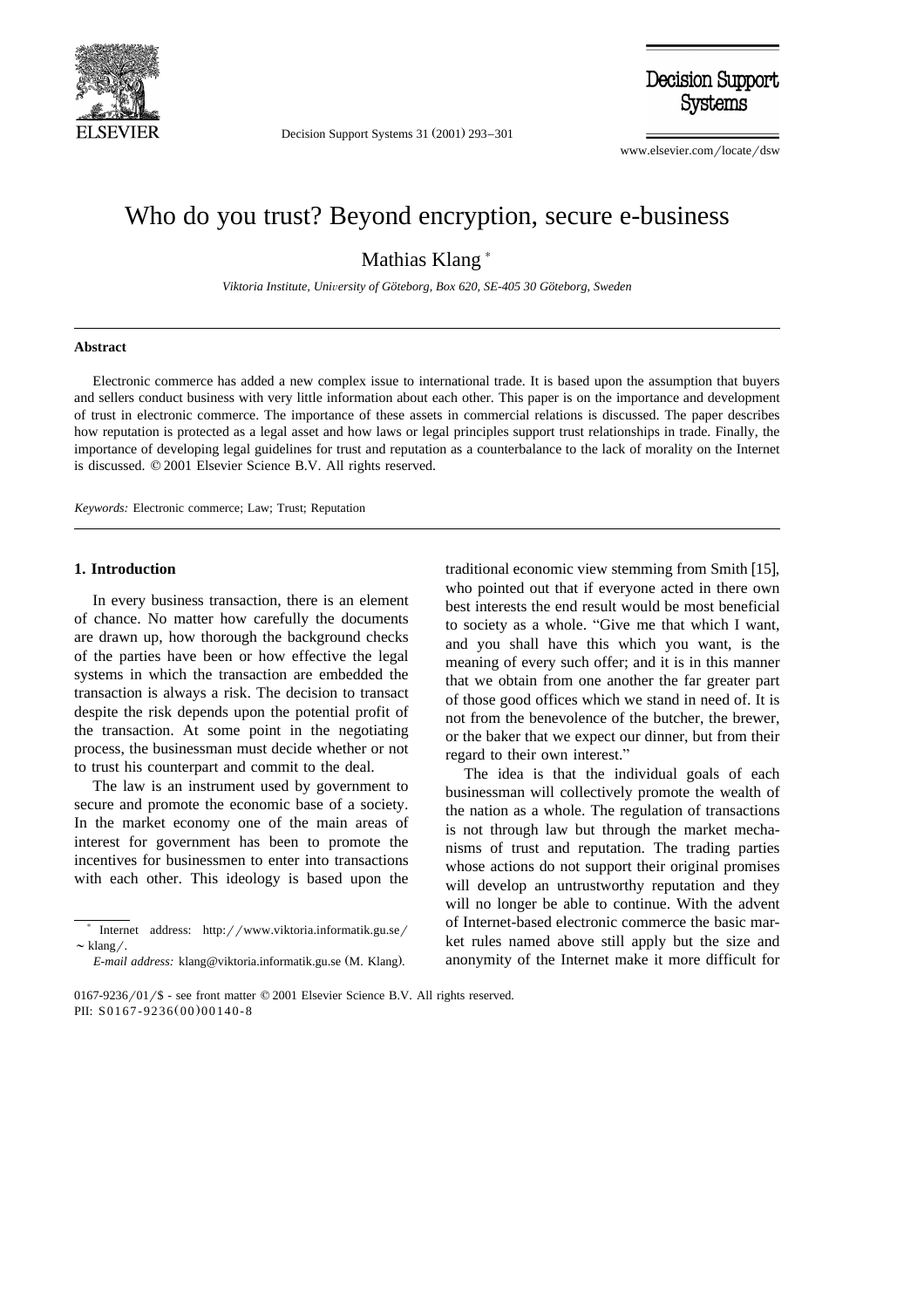the businessman entering into a transaction to judge the trustworthiness of his counterpart.

The purpose of law, in this area, is therefore to strive to protect the ability of the parties to safely transact. Ensuring that the parties feel safe enough to take the business risks does this. To achieve this the law has struggled to create a level playing field. This paper is concerned with the development of secure electronic commerce. This is a goal that researchers and practitioners in the fields of law and technology have set as goals and yet neither is able to achieve a comprehensive and workable solution. Since there is no current international legal standard of Internet commerce, this paper does not argue the law of any particular nation yet draws examples from specific jurisdictions to clarify the author's point of view. This paper proposes a more individual approach to online security that is designed and managed by those who need it the most—the traders.

### **2. Information, reputation and trust**

One of the main assumptions in the market economy is that all the parties involved in transactions have all the information they require. In fact, the assumption is that buyers and sellers in the marketplace are perfectly informed. This would imply that they know everything they need to know about the quality of the merchandise and the reputation of their counterpart. This assumption can easily be attacked since it presents a simplistic view of the marketplace. To be able to have all relevant information about the product (and all other products) and to know the character and reputation of the contracting party, both the market and the players on it must be well defined and well known to the players. Obtaining the knowledge referred to above is often connected to cost. This is because we assume that the information required can be found if only we are prepared to invest enough time or money to find it.

A simple example is determining the quality of the product. If the product is high quality, this will be reflected in the price of the product. Therefore, in the task of determining the quality of a product, the price plays an important role and is not costly to obtain for the buyer. While most common transactions follow this model, very many transactions involve information that is wholly, or in part, difficult or impossible to obtain.

In his seminal article "The Market for Lemons". Akerlof [1] looks at a more complex marketplace that takes into account the fact that buyers and seller cannot afford or are otherwise unable to evaluate the cost of information. He takes his examples from the notoriously complex world of used cars. From his example, we see that the seller knows what the buyer cannot—the true quality and value of the cars. In this scenario, the buyer must guess the value of the product, given enough time and opportunity, the buyer will eventually be able to evaluate the value of the car to a reasonably accurate degree. Unfortunately, time and opportunity are rarely available in an adequate supply in most transactions. This situation leads to the problem that many transactions take place at a great risk.

As long as people have traded with one another, the question of risk has always been there. The risk lay in the uncertainty of whether or not the contracting party will fulfill his obligations according to the terms of the contract. Despite the risks involved, trading has been both a vital and profitable activity. The risks involved have been limited by the introduction of certain mechanisms that can be described as social, legal or technical.

The social mechanism can best be described as the importance of trust and reputation. Trust and distrust are seen as being rational mechanisms in society [7]. This is supported by the fact that the actors, in social science, are often seen as being rational decision-makers and the use of rational choice in trust are based upon two elements. These are  $(1)$  incentives of the trusted to behave in a trustworthy manner, and  $(2)$  knowledge to allow the trusting party to make the decision either to trust or distrust his counterpart  $[12]$ .

The rational actor trusts if  $s/he$  is granted adequate reason to believe that it will be in the counterpart's interest to behave in an expected manner. This behavior one may expect is dependent upon the time and situation at hand  $[12]$ . This is a negative view of trust in the sense that the person trusting trusts other people not to carry out certain action or to fulfill certain actions according to their own interests. This in turn includes the trusting person's judgment of the other person's interests. Some researchers are not